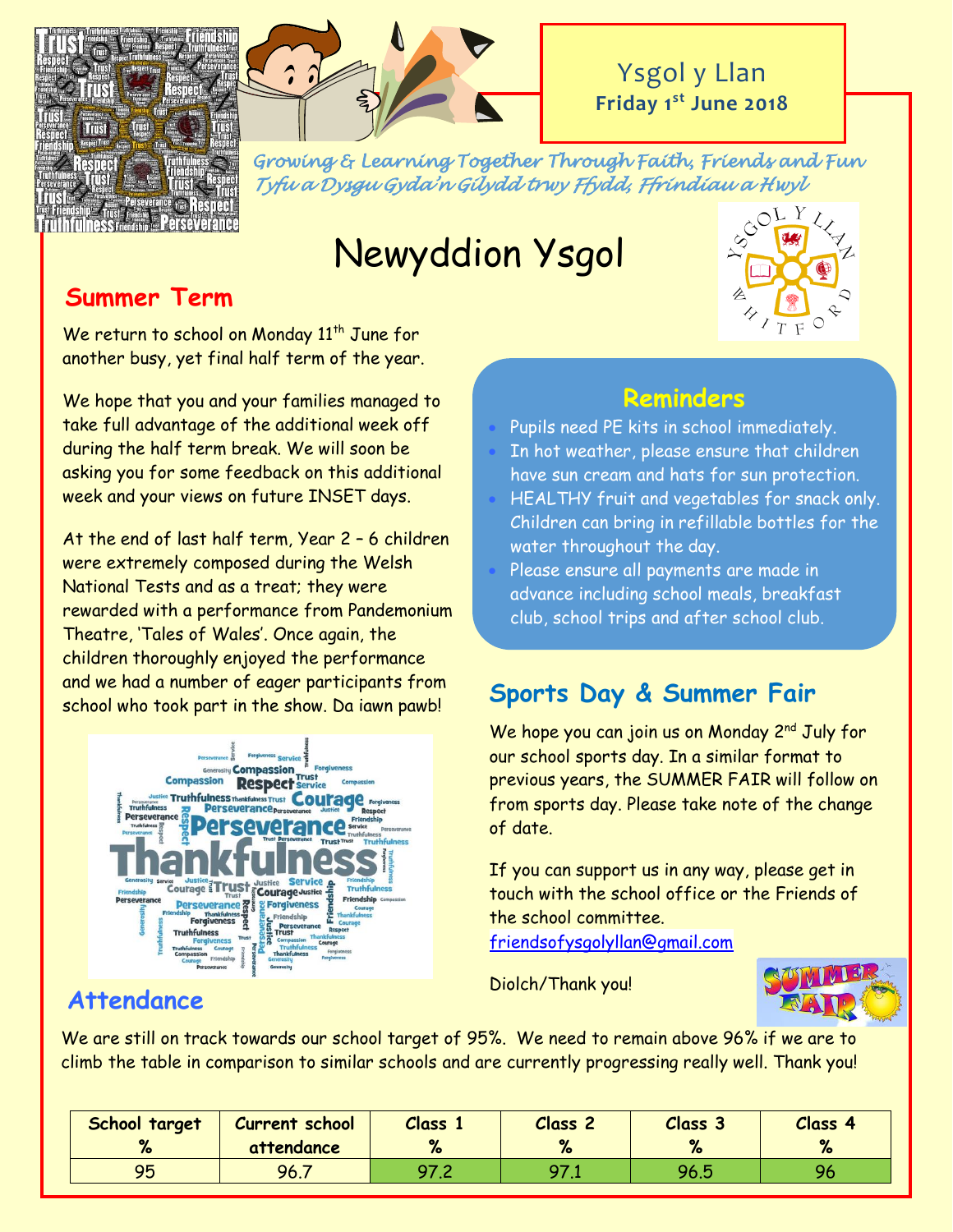## Ysgol y Llan Newsletter Page 2







# **Celebrating Successes**



The children had a busy term last term with sporting events such as football, cross-country and tennis. Our teams reached the county finals for tennis and the semi-finals in the John McBrien Memorial Football Tournament.

Three of our pupils were shortlisted to be Young MCs at this year's Healthy Schools and FPSGA (Flintshire Primary Schools Games Association) celebration. Lowri was successful in being awarded the role. All three pupils were supportive of one another and should be very proud.



Dosbarth 3 celebrated during a red carpet event where everyone enjoyed the premier showing of Class 3's animation. Parents, other collaborative schools and the creative practitioners were very impressed.

# **Messages and Safeguarding**

A kind request that you make appointments to see class teachers. Teachers are often busy preparing for lessons first thing in the morning but they are always available at the end of the school day if required.

If you need to pass a message on to the teacher in the morning, please pass this message on via the Breakfast Club staff (Miss C. Davies or Mrs E. Davies). If it is an urgent matter, then the Breakfast Club staff will check if the class teacher is available for you. We are trying to avoid unnecessary adults in the school building.

If dropping your children off at the rear school gate, avoid waiting if possible. Not only will you help promote independence in your children but you will also help staff. We want to avoid adults being present around the side of the school. Staff are encouraged to challenge unfamiliar adults, yet this can be difficult when staff and children are used to adults gathering at the gate. We are requesting this to help safeguard your children.



#### **REQUESTS**

- **Please make appointments to see class teachers**
- **Morning messages should be passed on via Breakfast Club staff unless urgent**
- **Please avoid staying at the school gates after dropping children off so that we can keep these areas clear**

## **Induction Day**

Children will move up to their new classes on Tuesday 26<sup>th</sup> June.

> Class 1 – Mrs Hughes Class 2 – Miss Randall Class 3 – Miss Roberts Class 4 – Mr Williams

During the evening, parents from Reception children (current Nursery, 6.00pm) and new Nursery children (6.30pm) are invited to the classroom to find out more about what your children will experience within the foundation phase next year.

Thank you in advance!